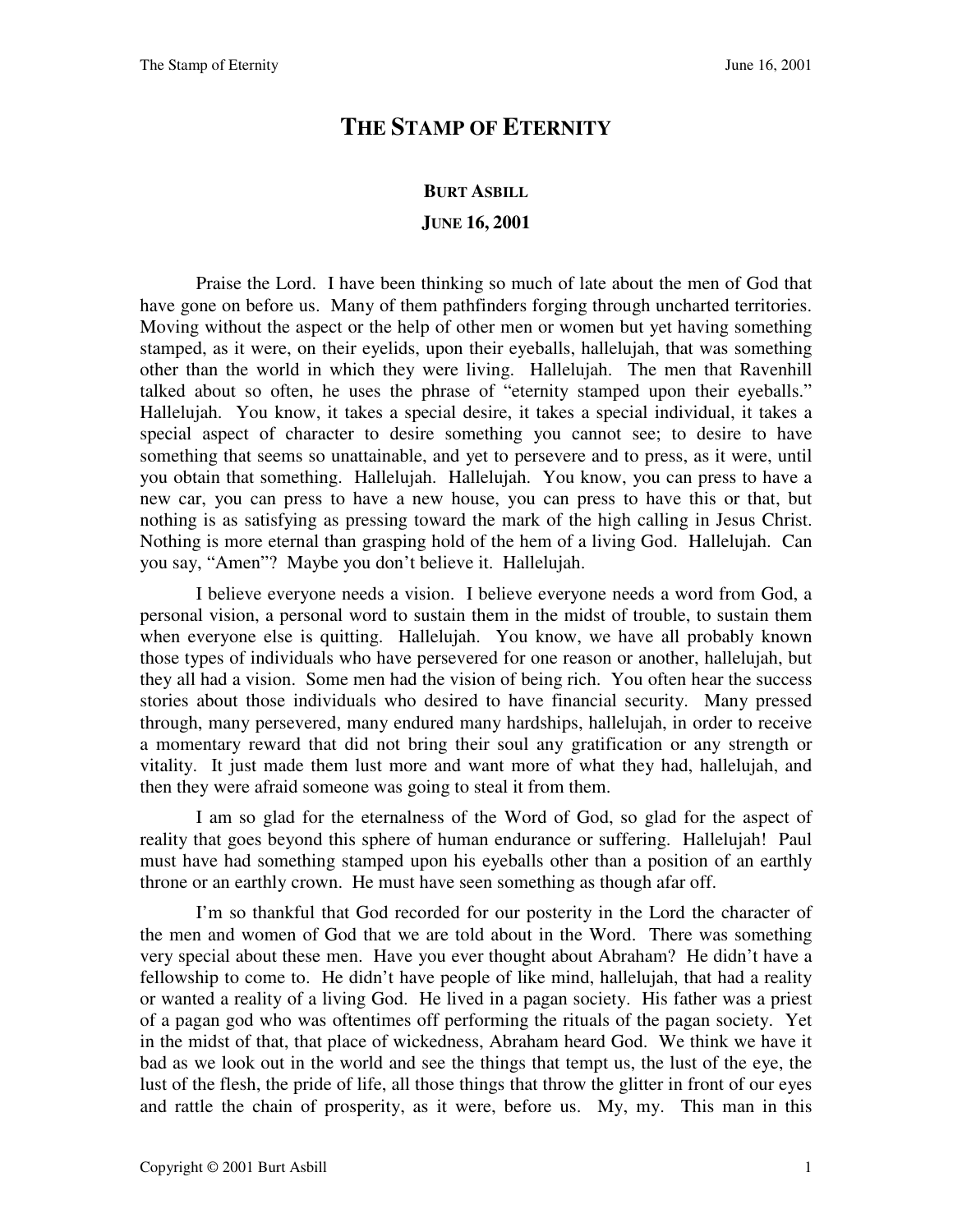position, this place and in such darkness and yet it says God spoke to him in the midst of his wretchedness. Hallelujah! A living God that speaks living words of comfort. He says, "Get thee up!" You know, it must not have been really easy for Abraham to do what Abraham did. How many of you have moved? Is moving easy? All the things that you have to do; not just the physical things, not those things that are practical, not those things that are natural! What about the emotional involvement of individuals that you have lived with and have formed a camaraderie with? Yet when you move there is a natural rending as well as an emotional rending, and yet there was something that Abraham desired. It says that Abraham sought after a city... He sought after a city whose builder and maker was God. (Hebrews 11:10) Hallelujah. No wonder he could stand upon the plain of Jordan and look out over the land of Canaan and see the green grass growing and see the fertility of the soil. You know, oftentimes in the evening I'll get up here on the top of the brow of this little knoll and look out. You see the fields and they're all green and growing and the wheat out there might be blowing and it's so peaceful, it's so beautiful, it's so comforting. Yet, Abraham turned to Lot and he said, "Choose, choose you this day which way you will go. If you choose the south, I will go north. If you choose the east, I will go west or if you choose west, I will go east." (Genesis 13:9) Why could he say that? Why could he make such a bold and daring statement? Was he not a man? Was he not having to deal with the aspects of his own emotions? He had a family. I'm sure he desired for his family to be comfortable, hallelujah, and yet he said to Lot, "Choose, choose..." I believe that Abraham knew that Lot would choose what was the very best. I believe that Abraham knew... You know, this was his nephew, you understand, he had dealt with this man all the way from Ur of the Chaldees. He brought him up. He knew his character. He knew his nature and yet he knew that there was a parting in the road and that Lot needed to make a decision upon his own recognizance, not following in the shadow of Abraham, or holding on to the coat of Abraham and making a cognizant decision to move in a certain direction. I've often wondered what it would have been like for Lot had he chose something less than what he ended up with. Hallelujah. Why could Abraham do that? Why? Because he had a vision, because he had a purpose, he had a destiny that he was cognizant of. Hallelujah!

 Many times I have listened to the Bible. Many times I have read the Word of God, as it were, from one chapter to the other chapter, men of God, men after men after men, women of God who have remained steadfast and sure. Why? Because there was something of a reality that they had, hello, that was not natural, that was not coming from some natural aspect of reasoning or mental facility of working of their minds. It was something that they were seeing, as it were, from afar off. Hallelujah. But what they were seeing was vitalizing something within their soul and it was making a demand upon them that they be formed in a particular fashion and behave in a peculiar manner that was different than anyone else! Hallelujah, hallelujah, hallelujah! God is speaking to Abraham's I believe in this hour. God is speaking.

 Have you read of Noah? Have you thought of Noah? Have you wondered about Noah's circumstance and his situation on a natural plain? You know we're only told a few sparse facts, a few things concerning Noah. But he must have been a man of like passions. He must have had emotions. He must have had fears. He must have had trepidation. He must have had emotional attachments. It wasn't as though Noah was a man unto himself. He must have had a father. He must have had a mother. He must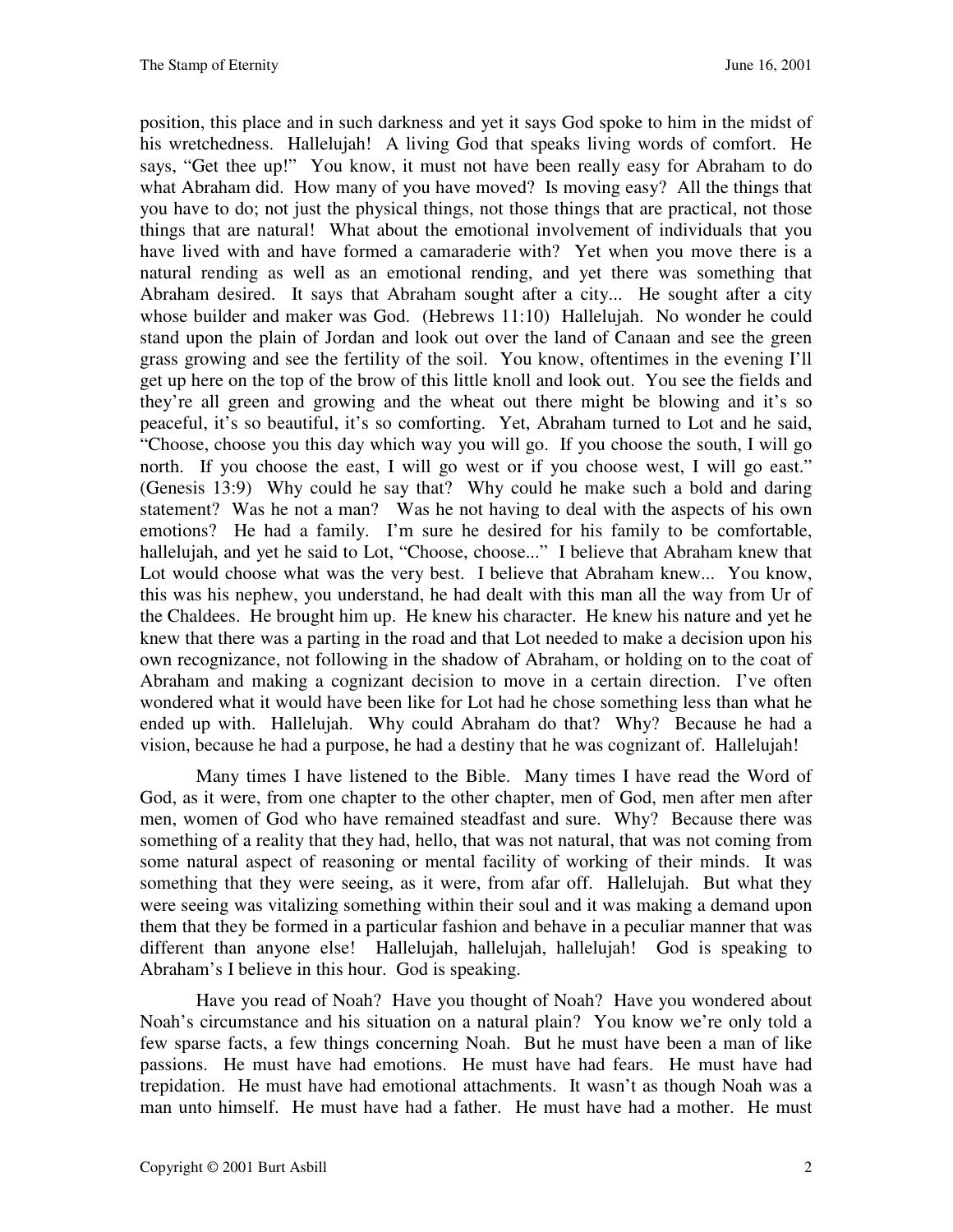have had uncles. He must have had brothers, might have had sisters. He surely had grandmothers or a grandfather somewhere in the society in which he lived. We are not told that he was separated by death from any of those aspects. But considering the longevity of men's lives in that hour, we can assume that there was much of his family that was still alive. Much of his family might have still been living, maybe not his immediate family but there were cousins and there might have been uncles and aunts and who knows what else. Yet there was something in Noah that motivated Noah to move in a certain direction that was contrary to the flow and the norm of the society in which he lived! Why? There must have been something stamped, as it were, something eternal that he was seeing far beyond the naturalness of his abiding circumstances. I wonder if he ever had to wrestle with doubt. Do you think along about the fiftieth or sixtieth year of building the ark and doing the things that God had told him to, that he might have thought, "Well, you know, you think I might have missed it somewhere along the line?" I believe that there was something of the natural aspect of the tendency of man that he had to wrestle with, that he had to come into conflict with, even as Jacob came into conflict with the angel. Oh, wily Jacob, oh, sneaky Jacob. He that was conniving and doing all manner of things to insure and establish himself so that his fear of Laban swallowing him up would not be realized. Never once did he realize or come to some conscious conclusion that his destiny was something that was set out before him, not by man, but by God. It wasn't until Bethel that he came to a place of confronting the reality, as it were, of the living God. He was coming into conflict with the reality of this desire that God had for him and the destiny for which God had chosen him. Do you know he did not do it so much for Jacob's sake as he did for Abraham's? Hello. Hallelujah. Do you know, as for all of that matter, God made a promise, as it were, and God was held by His Word and by the word of promise that He had given to His friend Abraham. Have you ever thought what it would be like to be called the friend of God? Have you ever wondered what it would mean or what the consequences would be if you were considered a friend of God? Hallelujah. It's not a good place to be in from a natural perspective. It's not a good place to be in if your eyeballs are looking for something that is comfortable. If you're looking for something that is friendly, if you're looking for something that is easy, if you're looking for something that is smooth and smooth sailing and no rocking of the boat, you cannot be in the category or be considered, as it were, a friend of God. Anyone who was ever a friend of God was always in trouble. He was always being persecuted as Paul was persecuted. Hallelujah, hallelujah! How could Paul do what Paul did and with the fervor and the intensity with which Paul did it? It was because he had a vision that went beyond the natural perspective. It went beyond his natural surroundings, went beyond his natural set of emotions and natural affections, it went beyond! The Bible says, and he saw, that he was as one that was born out of due season. (I Corinthians 15:8) Why was he saying that? Because he knew that there was a people that were to come and they were coming in a time frame when he would have long been gone and passed over, as it were, and to become part of that great cloud of witnesses! Yet his heart desired to be, as it were, one of the two witnesses. Hallelujah. But he was not disgruntled by his being born out of due season. He says, "I've run my race. I've fought my good fight." He said there is a crown... (II Timothy 4:7-8) My, if someone were to stand up with such a surety and such confidence with regards to the reality of Jesus Christ and the position or the place of relationship that they have in this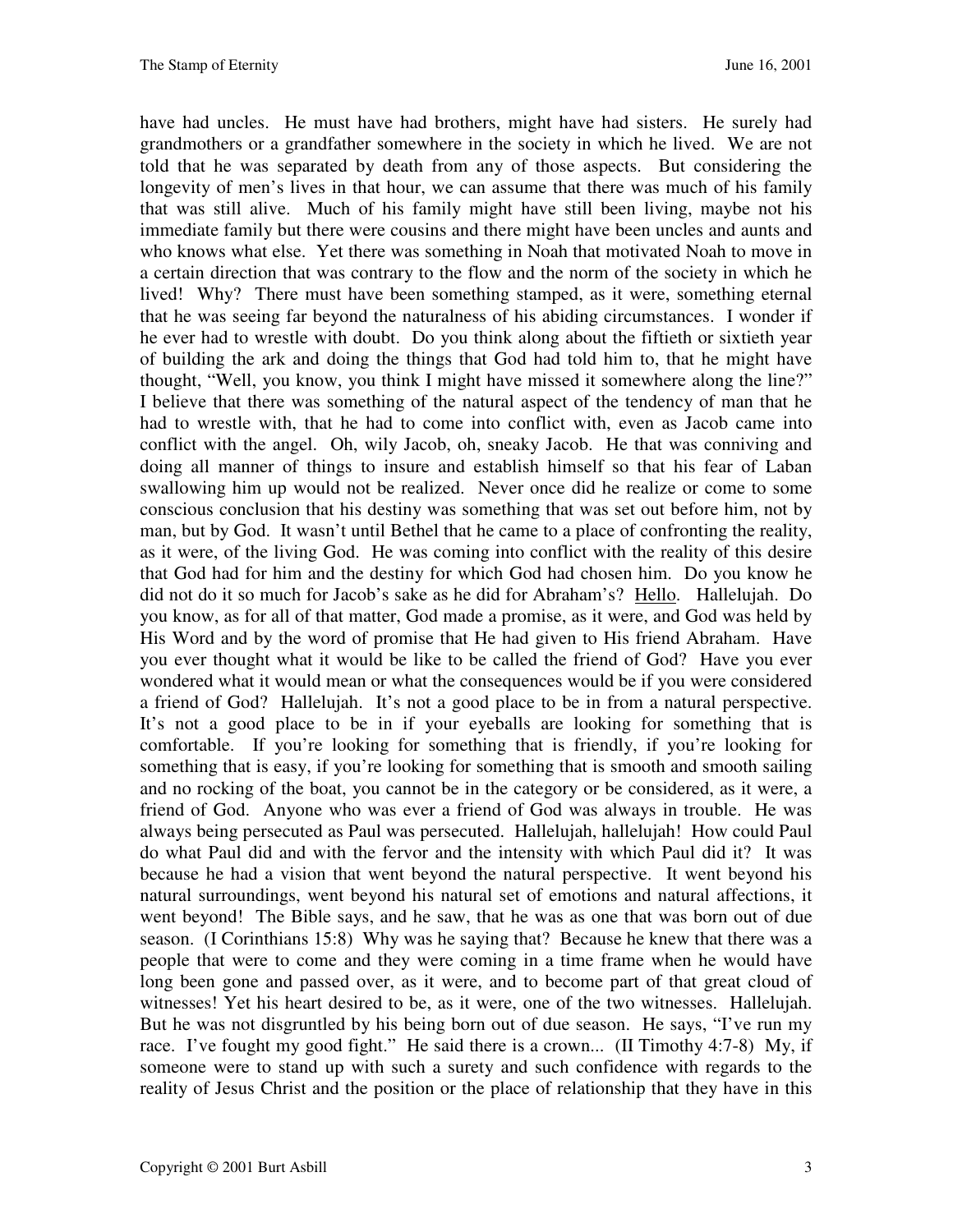hour, in this day, we would call him mad! Yet the men of God have always been, as it were, mad for the sake of Jesus Christ. They've always been fanatical, as it were, for the goal or for the destiny that God has spoken unto them. They have always, as it were, poured out their lives, they have sacrificed. Husbands have sacrificed wives and wives have sacrificed husbands and husbands and wives have sacrificed children, as it were, to perpetrate and to bring forth the will of God and the destiny for which God had created them. Why? Because there was something that was on the back of their eyeballs that was called eternity! Hallelujah.

 We can get so bogged down, as it were, in the midst of the set of circumstances of life that come our way. God wants us to move with tenacity and with determination. Oftentimes even if we move as a blind man... I've often wondered what kind of problems Noah had in building the ark. He never built a boat before. I don't even know if he knew what a boat was! Hallelujah. They had never had an experience, hallelujah.

 There is a need for us to have a vision. There is a need for us to know with a surety the destiny to which God has destined us to be. Hallelujah. We need to know it. We need to have it firmly within our grasp! Children need to have it, parents need to have it, brothers need to have it, sisters need to have it! Hallelujah, wives need to have it, husbands need to have it, individually! And as they have it individually, they will corporately begin to come together. Men have always tried to bring men and women together on the basis of church. Some have brought men and women together on the basis of salvation. Some have brought men and women together on the basis of baptism of the Holy Ghost. Some of them have been brought together on a denominational doctrine, hallelujah, but it has not made them, as it were, one. Why? Because the vision or the position of focus is not on something that is eternal, it becomes the aspect of the work and the thing that you are wanting to build as a manifestation of your dedication and your loyalty to Jesus Christ! It has nothing to do with it, has nothing to do with it!

 If men could get into heaven by the edifice or the thing that they build as far as a denomination is concerned, heaven would be crowded with church builders. And I'm not talking about spiritual church builders; I'm talking about natural, physical church builders who run a church according to a corporate law! Hallelujah, hallelujah. I can guarantee you that they have places to lay their heads. I can guarantee you that they have vehicles and cars and planes by which to carry them to their destinations. I can guarantee you that many of them have never spent one day in jail. I can guarantee you that none of them have suffered in the manner and fashion that those who have built the church of God in a real and living way have suffered! Hallelujah, hallelujah.

 The Bible is full of testimonies of men and women and of children who have served the Lord with a tenacity. I wonder about Samuel. I wonder about Samuel. You know, I look at some of these children and they're the same age as Samuel when Samuel was brought and given unto the Lord as a gift. How many of you mothers would take your children, your only child and a child that came after much pain and much anguish without guarantee that you were going to have another child? There wasn't anything written in the contract with regards to Samuel with Hannah, hallelujah, that, "God, You have to give me another issue if the issue that comes is given to You." There was no clause; there was no fine print. How many of you would take your only child and the hope of one child and bring it into a foreign place and give it to the care of a foreign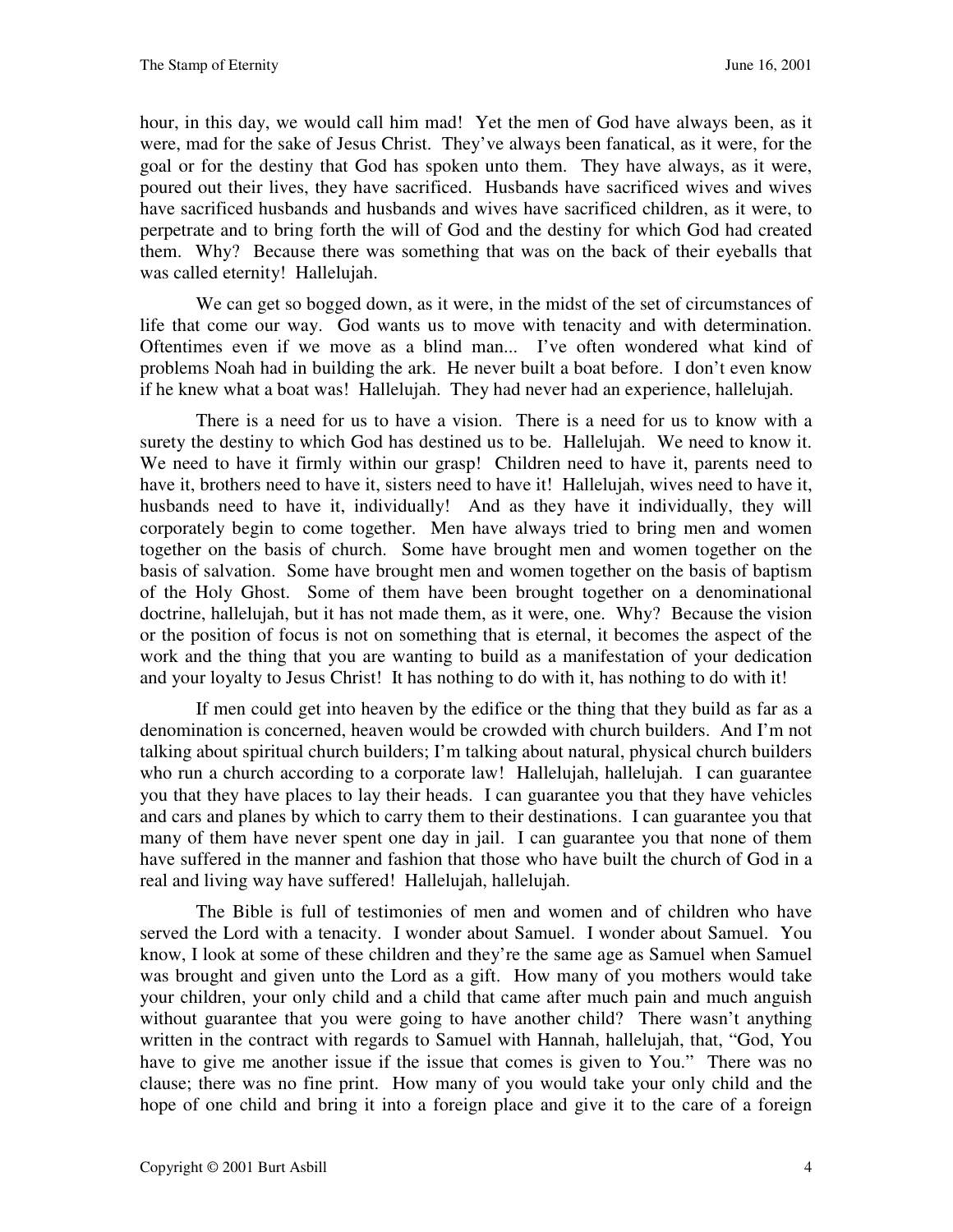man? Hallelujah. What character, what desire, what tenacity, and what determination of that child! What was he, three to five? He was brought before, as it were, and presented unto the Lord. Hallelujah. I don't know, maybe they built them different in those days. Hallelujah. But he was a child that had a yearning and a desire that went beyond the place of natural affiliation, association and comfort. He must have had something within him that desired to hear God.

 Do you desire to hear God? Or do you just want God to speak to you and to bring you some comfort or solace? Do you want God as men and women want medicine? They go to the pharmaceutical company to buy whatever it is to alleviate their position of suffering? Why is it that you and I want God? Is it so that we can be healed, is it so that we can be comfortable, is it so that we don't have tribulation or trouble? Bible says that not just one but many of the apostles, it says that we enter into the kingdom of God through much tribulation. (Acts 14:22) Not tribulation that just troubles, but tribulation that brings up from within you the anguish of soul that begins to cry out for the deliverance from your position of human bondage! Hallelujah, hallelujah, hallelujah! Men and women of God that have suffered, Hebrews talks about it and they're not all written, they're just mentioned. Hallelujah. ...for the hope and for the fact. Let us turn over into Hebrews. Let's read a few verses of those.

 Hebrews 11:1 *Now faith is the substance of things hoped for, the evidence of things not seen.* We want to see it, we want to touch it, we want to experience it. I don't know how many of you have prayed for deliverance with the urgency of, "God, I want it now!" Oftentimes I have found myself in a position or place of trouble and not liking the trouble that I was in, not liking the pain or the discomfort that it was bringing to me and my prayer wasn't, "God, give me the strength to abide. God, give me the ability to longsuffer. God, let it be that the purging of the fire of God work to it's fullest." It was, "God, get me out of here! God, loose this chain that is upon me! God, bring some comfort to my soul!" I am so glad that God did not answer my prayer, although at the time I was very vexed with the fact that He didn't do what I was asking Him to do. I am very glad that He persevered with my sniveling, as it were, and my recanting of His grace because He knew that there was something that was invisible to my eyes. He was waiting for the time when that which would be invisible would become tangible and visible. Ah my, we can be Christians for only so long on someone else's doctrine. We can be Christians for so long on someone else's faith, on someone else's desire to know God. But we can only be Christian for as long as we're able, humanly able to withstand the pressure of the tribulation that we are in. It takes something eternal to last until the end, the bitter end sometimes. It takes something that you see that is not of natural substance, that you cannot lay your hands upon, that you cannot give an adequate description or an ability to describe the thing that you see in the spirit that is holding you strong, that is holding you firm. Hallelujah, hallelujah.

 I like the scripture that speaks in James. He talks about a man of faith and asking of God, it's James I believe. But he said, let him not ask with doubt and with fear and trepidation. He said, let him not ask with doubt or fear or trepidation, but let him ask in faith, nothing wavering. (James 1:6) It then makes an interesting statement, he says, a man that asks and wavers is like an unstable individual who is blown about and tossed as by any wind or wave. What does that tell you? That means that there's going to be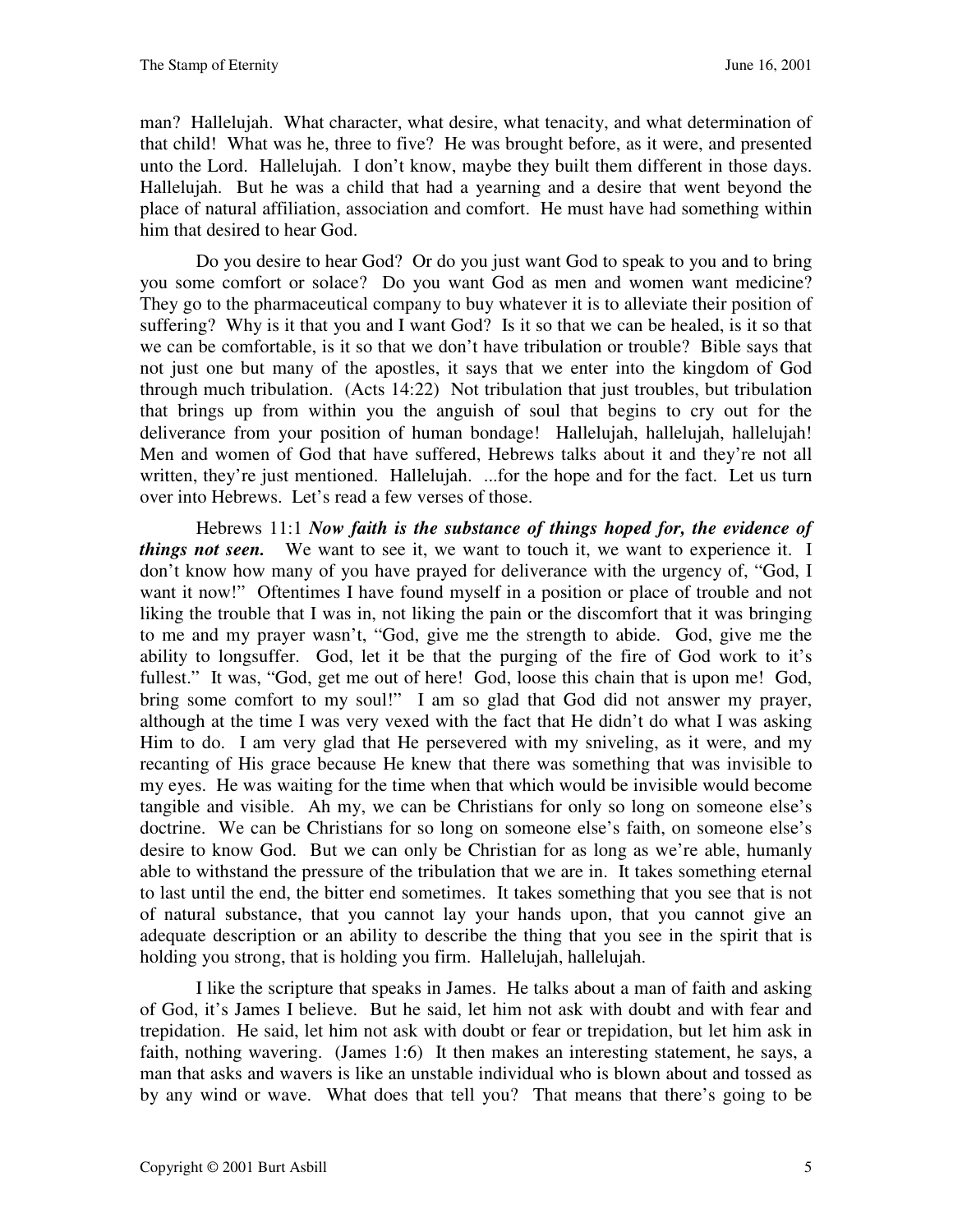waves, that means that there's going to be wind, that there's going to be a ferocity of strength that comes against you. But you have to stand in a position or place with steadfastness! Hallelujah! If it takes a day, if it takes a week, if it takes a month, if it takes a lifetime of standing... There was the story of the man who God gave the job of pushing against a rock. Many of you probably saw it on the e-mail. He had been given a job. He lived in a place and out in front of his house was this big rock. His job was to go out every morning and push and strain and work to move this rock. Hallelujah. So every morning he would go out and every day he would spend the whole day from morning till dark, from light to dark pushing against the rock and year after year after year after year after year went by and never did he move the rock one little iota. One day the devil came to him and said, "What you're doing is futility and frustration. You've been doing all of this all of this time for so many years and you haven't moved the rock one inch!" He began to complain to God about his position, his set of circumstances and the frustration and futility of his existence. Have you ever done that? You know it was quite simple. God said, "I never said you would move it. I never said your job was to move it. Your job was to push against it and because you have been obedient to push, look at yourself!" The man turned and looked at himself in the mirror and he saw in front of him a man that had been transformed. The strength and the sinew of his flesh had become strong and hard. His skin had become brown and there was a set to his face. There must have been something in his face of determination that he was going to do what had been apportioned unto him to do. There was something indelibly written on his character because he was steadfast in the thing that was appointed unto him.

 It is so true of us in the position of life that we are finding ourselves in. We want some sort of visible result. We want the horns blowing. We want the band playing. We want the recognition of the position of our righteousness, as it were. Hallelujah, hallelujah. We do not have eternity stamped upon our eyeballs. We do not want eternity stamped, as it were, on our eyeballs. We are not able to penetrate the fog of our humanity. We're not able to go beyond the veil of our own flesh. Hallelujah. So often we get discouraged and frustrated and we get all down. Hallelujah. It must have been in Hebrews when he says, therefore strengthen those feeble knees and those hands that hang down. (Hebrews 12:12) I don't know, maybe it's the Catholic influence of penitence, that we think that we have to have a certain demeanor of apathy or patheticness of human emotion in order to please God and chastise ourselves sufficiently. I'm telling you, God knows how to chastise you! There's no flagellation that you can do of your own flesh that's going to bring one iota of righteousness. But I tell you what will bring righteousness is that your steadfastness in the position and the place in which God has planted you. You know, my mother used to say, "Bloom where you're planted." But we don't like sometimes the place we're planted and sometimes we don't like who we're planted with! We're a rose and we get planted by a petunia or we get planted by a pansy and we don't want to be by pansies and we don't want to be by petunias. We want to be with the other roses and we don't want to be with just the other roses, we want to be with THE other roses, hallelujah, those that smell good, those that look nice, those that have some value. OR people look at them and say, "Oooh, ahhh, isn't that nice. Oh, so lovely!" Hallelujah. You know that I was raising roses for some time while I was in California and there was something that the Lord once spoke to me one day as I went out into my rose garden. Hallelujah. I had roses everywhere and as I walked out into my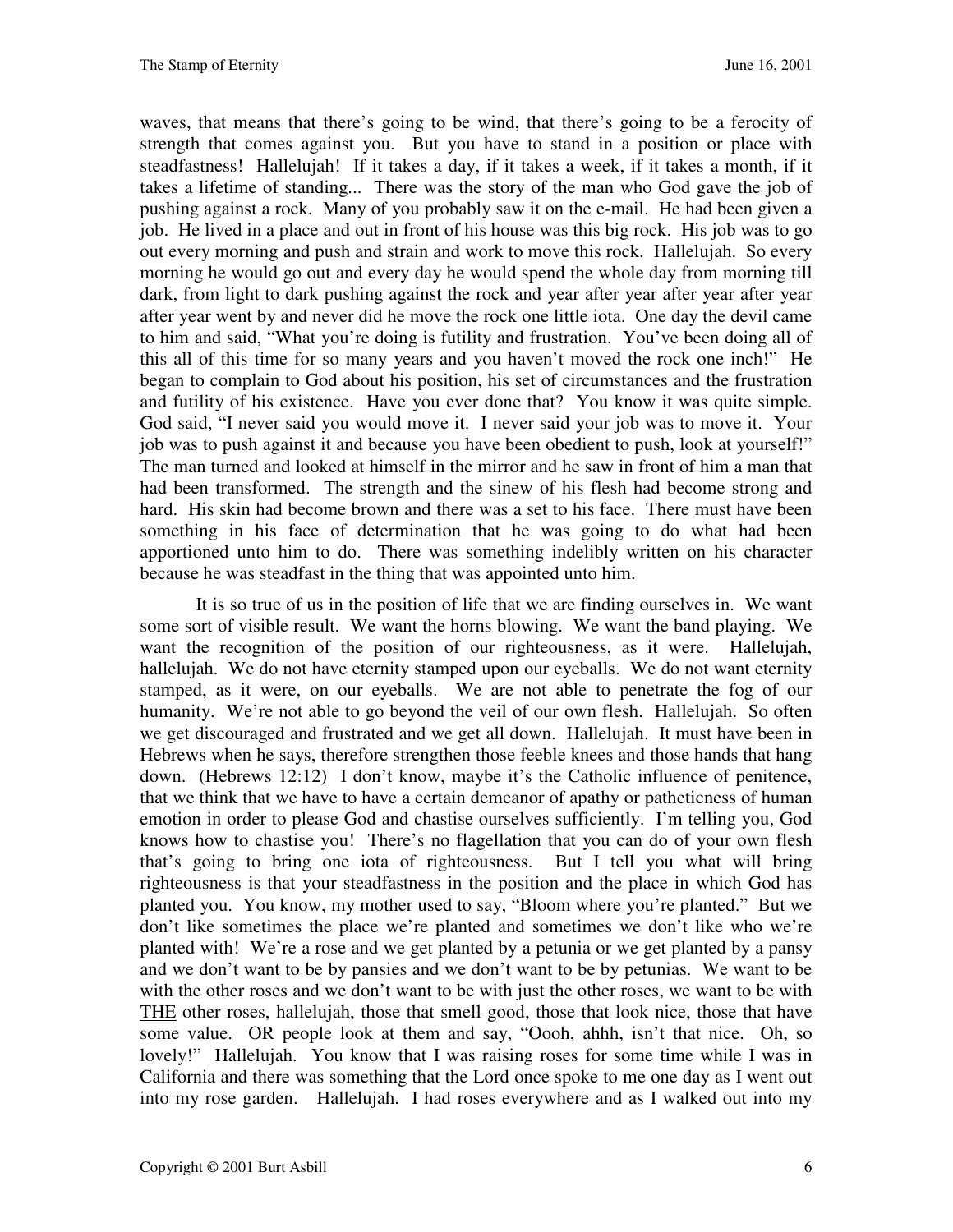rose garden there was this one rose that had spent itself. I looked at it and the petals were drooping and falling, the fragrance had left it. As I walked through the garden, I walked by the spent rose and I left it, because, you know, the tendency is to clip it off, to discard it, to throw it away for it had gone through its position of being prime. It had done what it had been apportioned to do and it had done its job well. Hallelujah. I thought, "Well, if it has such strength and vitality and perhaps, perchance the seed that it produces will give me more of the thing that I have so enjoyed." So I allowed the seed to come to a place of fruition, do you hear me? Hallelujah. But there's no beauty in it and finally there comes the time of the clipping. You come and you clip it, and you take it and you break it open, and let it dry and come to a place to where you are able to take it again and plant it into the ground, that it might bring forth many more roses of like quality.

 It's amazing to me how God, as it were, moves to bring forth a strand that is pure. I'm not talking physical; I'm talking spiritual. Hallelujah. You know, we received some garlic this year. I didn't know too much about garlic, but I found out that big garlic will produce big garlic's, little garlic's will produce little garlic's, hallelujah, and there's more value in the big garlic. When you begin to harvest your field you don't take all of your garlics down to the market and sell them. What you go do is you go through and you pick out the biggest ones and you cull out, as it were, hallelujah, those that are not fit or do not bring forth the quality that you want. There's a quality that God is looking for, and it is not that God disqualifies you and I, it's that we disqualify ourselves by the position and our place of personal preference, hello, and the things that we desire, the things that we look at and the contentions that we have. Does contention bring you to a position of frustration or futility or does it make you ascend, as it were, upon the mountain that you might get a clear view of peace and harmony? Does contention make you angry, does it make you frustrated, does it make you hurt? What does it do for you in the aspect of the eternal scope and the work of God? Hallelujah. Does it bring out of your character something of a tenacity and a determination? Did you know they have some dogs that they train to bite? Is it the Bulldog where once he locks his jaw...a Pit Bull? They train the Pit Bull to bite. A Doberman is a lot like that also. The fact of the matter is, the Doberman is made in such a way that his mouth has to reach a certain point in closing before it can open again when he goes to bite. That's what makes him such a bad dog. They call it vicious, but there's something in the makeup of the dog, do you hear me and the breeding of the dog that they have bred into the dog and the Pit Bull is the same way only his jaw locks. I believe he could not open his mouth if he wanted to. That's why you can hit him with baseball bats, you can do whatever you want to do with him and all they do is they hang on. There's a tenacity and a determination within the character and the fabric of the animal.

There should be something of an eternal purpose in us that makes us hang on to God when we can't see Him. That makes us hold on, as it were, or press, as it were. Maybe we don't even have the hem of his garment. But there is the hope and there is the expectation that as we press long enough, if we endure long enough, if we longsuffer long enough, if we move with the determination and tenacity and we're not sidetracked or caused to get our focus off of "THE" aspect of eternity. It says if a man wants something from God he has to ask with steadfastness. That doesn't mean you ask once and then you walk away. It means that you ask and you ask and you press and you press and you are determined to press and press and press! That is the test of your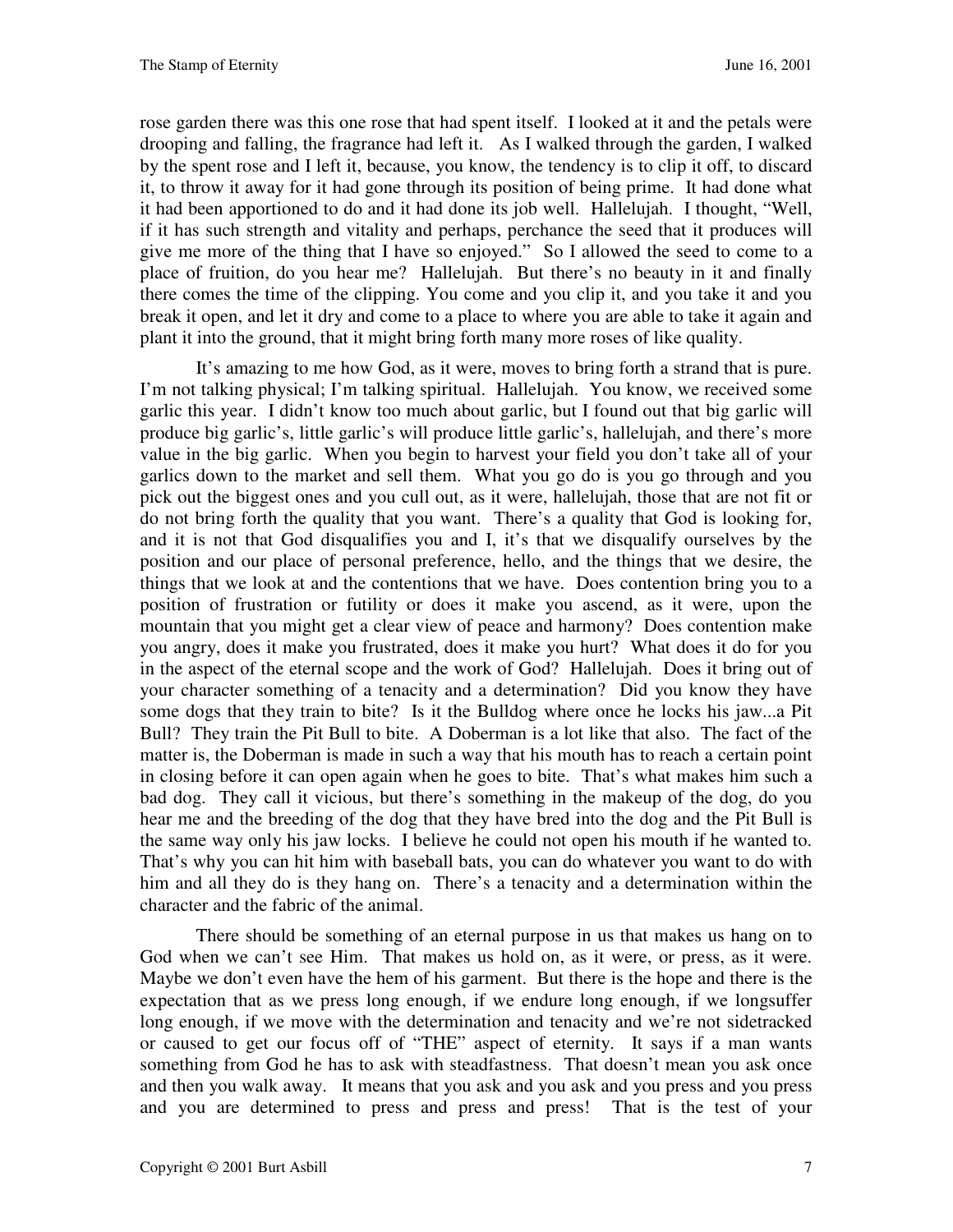determination: if you are doing the pressing tomorrow that you did today and you press tomorrow as you did tomorrow and the day after tomorrow! Do you continue to press, to press and press until God says, "That's enough!"? We want five-minute prayer and we want twenty-year results. It's not in the book. It's not in the book. It's not in the book, hello!!! Not one of those that are written of in the book obtained the promise, not one. Not one of them obtained the promise but you know in the aspect of them not obtaining or the mention of them not obtaining, it tells me that they were pressing as though they were going to obtain. (Hebrews 11:39) And Paul states it very clear, Paul speaks it very plain, he says, "I press toward the mark of the high calling in Christ..." (Philippians 3:14) We can't even imagine the eternalness of the calling! We are so carnal, so prone to this flesh and the mind of man and we become so frustrated or angry or we get sidetracked so easily. I'm telling you this is a day and an hour to have eternity stamped upon your eyeballs so that when everything you look at is overshadowed. Are you looking through the eternalness of God? Do you understand? It's as though it is like a contact lens that has God on it, the character and the reality of heaven upon it. And you put it upon your eyeball and every time you look at something, every time you hear something, every time you're involved in something, you're looking through, not through the aspect of your humanness, but you looking through, through the aspect of eternalness that reveals the magnanimity of God, what a different perspective. No wonder Paul could rejoice in tribulation! Do you think the man was not hurting? Do you think Paul and Barnabus weren't hurting? You don't think that they were suffering? You don't think the flesh was crying for some sort of relief? They didn't put bandages upon them. Most of the time they just rubbed them down with salt, not only because it tormented them but it was some sort of a purifying agent and they figured if the whipping didn't kill them, the salt might. Yet at midnight! How many of us would have been scrounging for a soft place on the rock, trying to find some comfortable position? Have you ever laid in bed and flopped around like an old fish on the bank and complained about the hardness of the bed or the inability to find a comfortable position? Think about Paul and Barnabus down there in the prison, in stocks, in chains, backs bleeding! Think about Peter, think about James. You know they didn't treat these people very nice, do you know that? They didn't give them good clothes to wear, they didn't put them in clean cells, you know they didn't do that. They didn't give them food to eat, hallelujah. They didn't give them water to wash in, didn't give them facilities in which to go to the bathroom, come on. Hello. And yet down in that position instead of sleeping or finding some comfortable position or lamenting or commiserating with each other, they began to sing, they began to sing, began to sing. Oh that we would have eternity, that we would have eternity stamped upon our eyeballs. I was told that little Anna was singing, teaching some woman that came to visit her, teaching her how to sing "Jesus Loves Me." She began to teach her how to sing "Jesus Loves Me." Sometimes it takes a child...not understanding. I don't know, it must be very frightening, must be very intimidating, must be very difficult and yet in the midst of all of that she begins to reach out and minister, as it were, to someone else. Moving by, I believe, the Spirit of God because of her situation, because she doesn't know any better and because there might be some aspect of eternity that she's seeing. Hello. I don't believe for one moment that a child cannot look beyond the veil of the flesh and look into the heavenlies, hallelujah, and see Jesus. In the midst of their suffering, in the midst of their torment and anguish and in the midst of all of their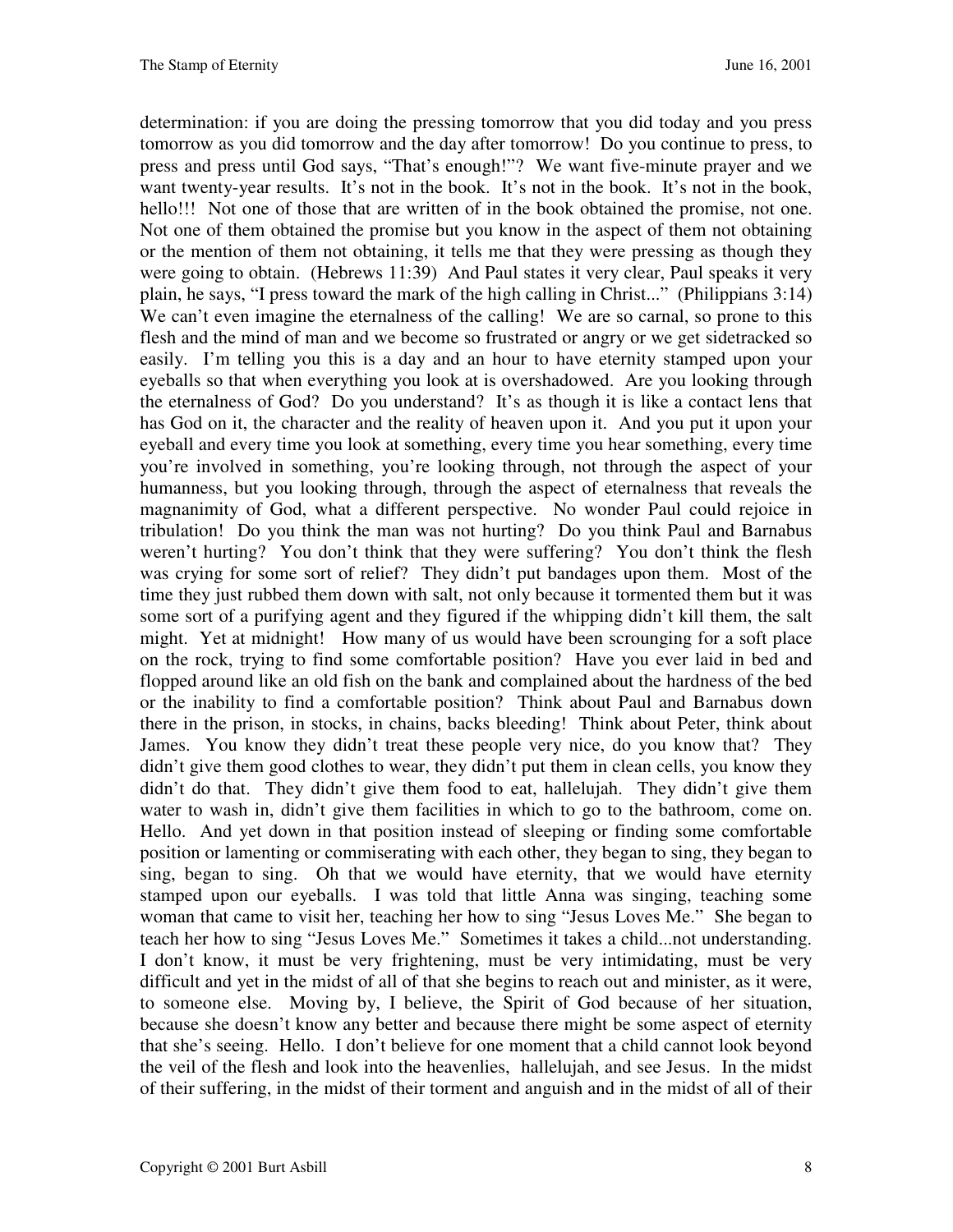childish behavior and yet in the midst of all of that, something of a reality of the kingdom of God is seen.

# **JESUS LOVES ME THIS I KNOW FOR THE BIBLE TELLS ME SO LITTLE ONES TO HIM BELONG**

#### **THEY ARE WEAK BUT HE IS STRONG**

I think sometimes they put us to shame. We are so sophisticated. We've got names for everything. Big long names. Sometimes we can't even pronounce them. Doctor says them like water rolling off his tongue. Simplicity, it says if you're not as a child, you cannot enter into the Kingdom. (Mark 10:15) You must come to God as a child. Not that you come down and you digress into childhood, but there's a simplicity about life, do you hear me? The purpose for which we are born, the purpose for which we have been created is that we might be able to fulfill to the extent and to the position that we can fulfill the will of God. To bring forth the evidence of His kingdom within our soul, within the community and the home in which we are planted, as it were. In the midst of the tribulation and the suffering that we have to endure there's something that God is wanting to bring forth out of that midst. That as the fire burns and the wood succumbs to the heat and to the flame and begins to disintegrate into ashes, loose, loose, loose, begins to disintegrate, as it were, into ashes and become, as it were, nothing, hallelujah! Out of the midst of that nothingness comes the reality of eternity. James says, *let him ask in faith, nothing wavering*, nothing wavering, not one, nothing, no emotion, no thought. That doesn't mean you won't have emotions, come on! That doesn't mean that you're not going to have thoughts, come on! It means that you do not have to succumb to your emotions. You know some of us are dominated and motivated by emotionalism. Hallelujah. *...nothing wavering. For he that wavereth is like a wave of the sea driven with the wind and tossed***.** *For let not that man think that he shall receive...* Let not that man, that woman, that child think that he shall receive anything! Can it be any more plain? I didn't write it. Now if I didn't write it and James wrote it by the inspiration of the Holy Ghost, what was God saying in the midst of all of it? He says you and I need to see beyond our natural set of circumstances and see something of the eternalness of God and the purpose for which you and I were created. Why were you created? To bring up a good business; to be happily married; to have children that are successful in life or Christians, why were you created? No, all of that are events that happen in the course of living. But I was created for the purpose of bringing forth the reality of God and His kingdom. I was created, as it were, for this hour, this time, for this purpose. For this reason were we created, that we might have fellowship with the eternal Godhead. Then it says that the fulness of the Godhead dwelled within Him fully, doesn't it? (Colossians 2:9) Then it says, ye are, isn't that right? Ye are complete in Him. Or am I getting two scriptures together? Hallelujah. Hallelujah. It says that we are complete in Him, if indeed we are in Him. You know, I can't be in me and in Him at the same time? I can't be in my emotional environment and makeup and be in Him. I can't be in my intellectual position of understanding and achievement and be in Him. One of the writers said when I am weak He is strong. (II Corinthians 12:10) Hallelujah. God has ordained it that such a process, such a way, that such a life, that such a living might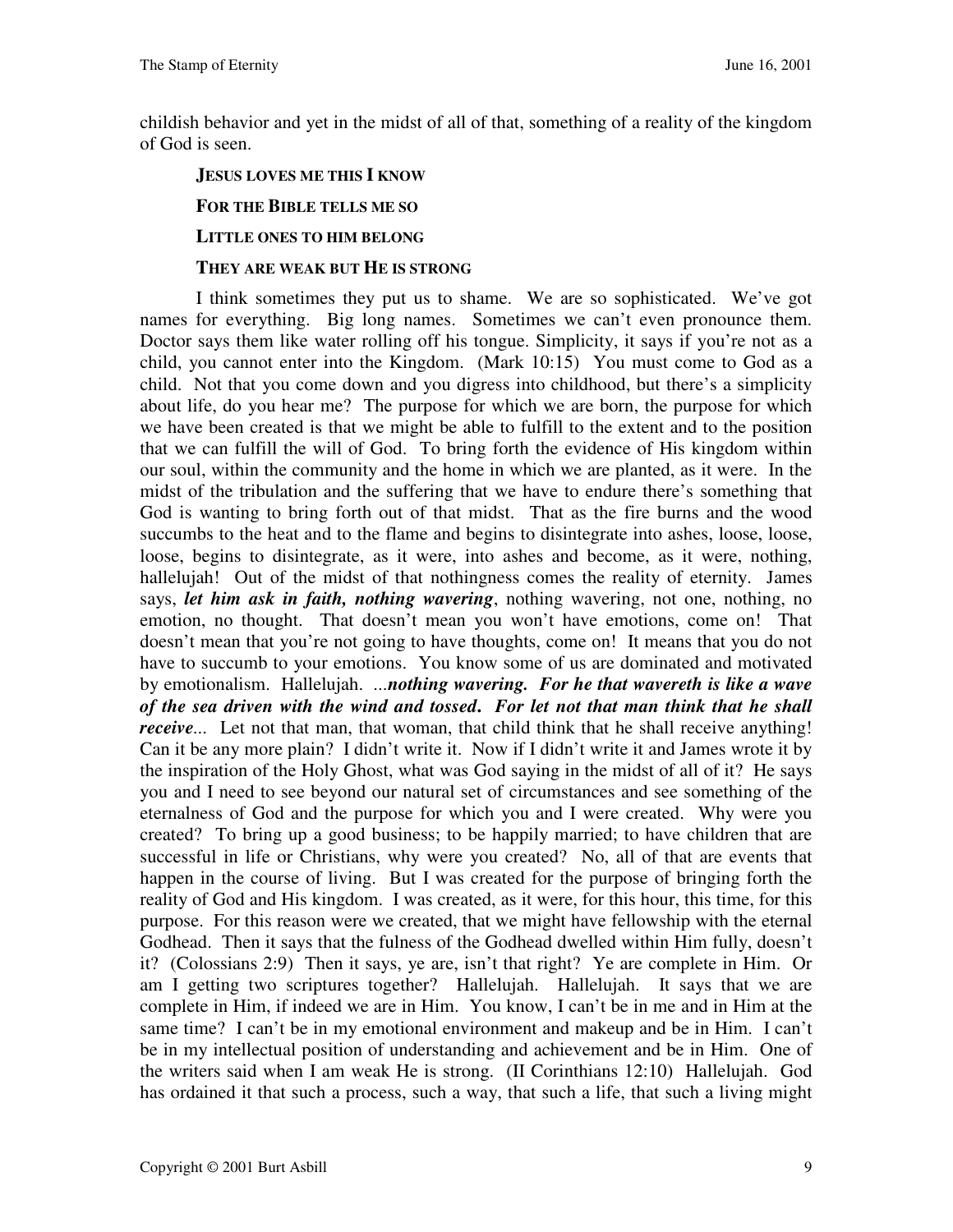bring us to an eternal purpose other than the purpose for which we so often become accustomed to on a natural level. Hallelujah. I want to read that verse, then I'm going to close.

Back in Hebrews 11:3, *Through faith we understand that the worlds were framed by the word of God, so that things which are seen were not made of things which do appear. <sup>4</sup>By faith Abel offered unto God a more excellent sacrifice than Cain, by which he obtained witness...* Do you notice how he brings it down out of the reality of the eternalness, the spiritual, super-spiritual, non-tangible aspect, down to a position of humanity? *<sup>5</sup>By faith Enoch was translated that he should not see death; and was not found, because God had translated him: for before his translation he had this testimony, that he pleased God.* I don't know what'd happen if we pleased God today. Do you ever think about it? I think the Bible tells us in Revelation what will happen. *<sup>6</sup>But without faith it is impossible to please him: for he that cometh to God must believe that he is, and that he is a rewarder of them that diligently seek him. <sup>7</sup>By faith Noah, being warned of God of things not seen as yet, moved with fear, prepared an ark to the saving of his house; by the which he condemned the world, and became heir of the righteousness which is by faith. <sup>8</sup>By faith Abraham, when he was called to go out into a place which he should after receive for an inheritance, obeyed; and he went out, not knowing whither he went.* How many of you start going on a trip without having a destination or a map that tells you how to get there, or directions? And when you get someplace and you can't find out what you're after, what is your thought or your position of response? Hallelujah. *<sup>9</sup>By faith he sojourned in the land of promise, as in a strange country, dwelling in tabernacles with Isaac and Jacob, the heirs with him of the same promise: <sup>10</sup>For he looked for a city which hath foundations, whose builder and maker is God. <sup>11</sup>Through faith also Sarah herself received strength to conceive seed...*  There's hope huh, because we know that Sarah wasn't a paragon or an epitome of faith. She laughed in the tent's door when the Word of the Lord was spoken by the heavenly beings and yet the Bible records her as having faith. *<sup>12</sup>Therefore sprang there even of one, and him as good as dead, so many as the stars of the sky in multitude, and as the sand which is by the sea shore innumerable. <sup>13</sup>These all died in faith, not having received the promises...*Are you willing to have that written as an epitaph, upon the stone that they put over your grave that you died in faith not having received the promise? (You know that doesn't say that you didn't receive it.) It means that you strove and you contended for it diligently and with much perseverance and longsuffering. *...but having seen them afar off, and were persuaded of them, and embraced them, and confessed that they were strangers and pilgrims on the earth. <sup>14</sup>For they that say such things declare plainly that they seek a country. <sup>15</sup>And truly, if they had been mindful of that country from whence they came out, they might have had opportunity to have returned. <sup>16</sup>But now they desire a better country, that is, an heavenly: wherefore God is not ashamed to be called their God: for he hath prepared for them a city.* You know that's a mouthful in itself don't you think? Do you think God would be ashamed of us because of the testimony by which we call Him God? But now they desire a better country... *<sup>17</sup>By faith Abraham, when he was tried, offered up Isaac: and he that had received the promises offered up is only begotten son, <sup>18</sup>Of whom it was said, That Isaac shall thy seed be called: <sup>19</sup>Accounting that God was able to raise him up, even from the dead; from whence also he received him a figure. <sup>20</sup>By faith Isaac blessed*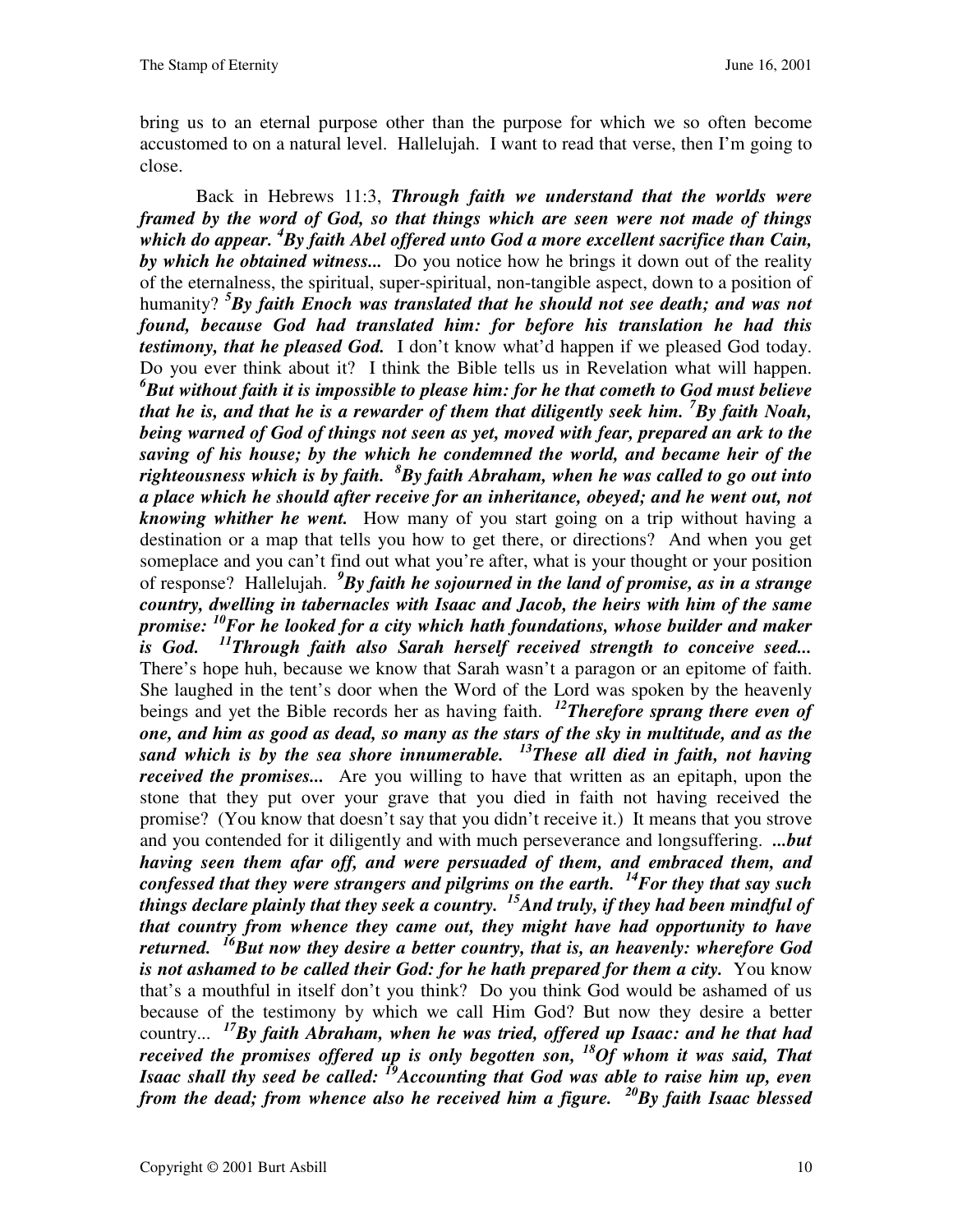*Jacob and Esau concerning things to come. <sup>21</sup>By faith Jacob, when he was dying, blessed both the sons of Joseph; and worshipped, leaning upon the top of his staff. <sup>22</sup>By faith Joseph, when he died, made mention of the departing of the children of Israel; and gave commandment concerning his bones.* Do you think he saw the resurrection? Do you think he saw, as it were, the saints that came out of the grave and walked in the city and in the streets of Jerusalem? Do you think? *<sup>23</sup>By faith Moses, when he was born, was hid three months of his parents, because they saw he was a proper child; and they were not afraid of the king's commandment. <sup>24</sup>By faith Moses, when he was come to years, refused to be called the son of Pharaoh's daughter; <sup>25</sup>Choosing rather to suffer affliction with the people of God, than to enjoy the pleasures of sin for a season. <sup>26</sup>Esteeming the reproach of Christ greater riches than the treasures in Egypt...* Can that be said of us, and written or spoken as a testimony of our life and of our labor, or work? *<sup>27</sup>By faith he forsook Egypt, not fearing the wrath of the king: for he endured, as seeing him who is invisible. <sup>28</sup>Through faith he kept the passover, and the sprinkling of blood, lest he that destroyed the firstborn should touch them. <sup>29</sup>By faith they passed through the Red sea as by dry land: which the Egyptians assaying to do were drowned. <sup>30</sup>By faith the walls of Jericho fell down, after they were compassed about seven days. <sup>31</sup>By faith the harlot Rahab perished not with them that believed not, when she had received the spies with peace.* It's amazing isn't it, the plan and the mercy of God. Do you know that Rahab is mentioned in the lineage of Jesus? Consider the background, consider the reproach and yet consider the testimony to which had been ascribed to her and written, as it were, and preserved for so long a time that you and I might be aware of the deed that she did. *<sup>32</sup>And what shall I more say? for the time would fail me to tell of Gedeon, and of Barak, and of Samson, and of Jephthae; of David also, and Samuel, and of the prophets: <sup>33</sup>Who through faith subdued kingdoms, wrought righteousness, obtained promises, stopped the mouths of lions. <sup>34</sup>Quenched the violence of fire, escaped the edge of the sword, out of weakness were made strong, waxed valiant in fight, turned to flight the armies of the aliens. <sup>35</sup>Women received their dead raised to life again: and others were tortured, not accepting deliverance; that they might obtain a better resurrection: <sup>36</sup>And others had trial of cruel mockings and scourgings, yea, moreover of bonds and imprisonment: <sup>37</sup>They were stoned, they were sawn asunder, were tempted, were slain with the sword: they wandered about in sheepskins and goatskins; being destitute, afflicted, tormented; <sup>38</sup>(Of whom the world*  was not worthy)... This world! Why? Why? Because they were of the other world. Because there was something of eternity and a glimpse of reality that had whetted their appetite that nothing else, nothing else was good enough or strong enough to deter them or to detract them.

Where are your eyes fixed? What is your heart set upon? Is it eternity and the reality of the Being we call God? Because if it's not, it will not support you or hold you in the midst of your tribulation, in the midst of your trouble. Hallelujah.

Father, we thank You. Thank you for the Word of God. Thank You for the testimony of men and women and children. Father, we sang a song tonight that says, "I have decided to follow Jesus." The words come very easily until tribulation comes, until the adversary rises up and he begins to roar like a lion, until we feel the flesh, as it were, rending and tearing and the pain and the suffering and the position of agony that we're in. I'm reminded of a little man... The first time I ever heard that song he came into our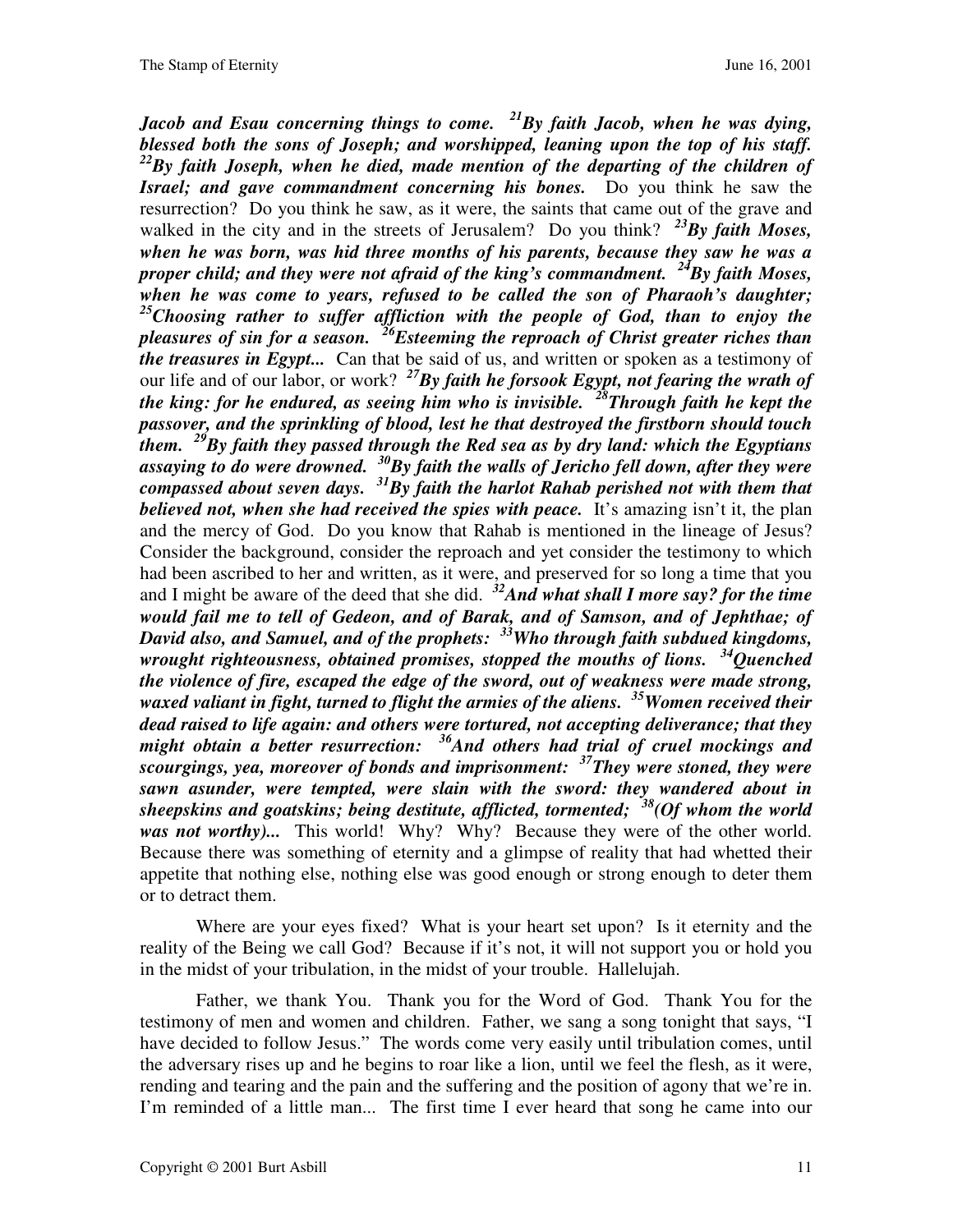living room and his seven children from Romania. A man who had tasted the hatred of Satan for Christianity and he sang it with determination. He sang it with boldness and he sang it with commitment. He said, "I have decided to follow Jesus, no turning back, no turning back." Father, the Word says that a man that sets his hand to the plow and he looks back is not worthy of the plow. (Luke 9:62) Let us not look back. Let us not look to the right. Let us not look to the left, but God give us, as it were, the indelible stamping of the reality of heaven. Let it not be a place to us as though it were a dream or a figment of our imagination but let it be something of a reality in the sense that our soul might cleave unto it. In Jesus' name I pray. Amen.

### **P.U.S.H.**

A man was sleeping at night in his cabin when suddenly his room filled with light, and God appeared. The Lord told the man he had work for him to do, and showed him a large rock in front of his cabin. The Lord explained that the man was to push against the rock with all his might. So, this the man did, day after day. For many years he toiled from sun up to sun down; his shoulders set squarely against the cold, massive surface of the unmoving rock, pushing with all of his might. Each night the man returned to his cabin sore and worn out, feeling that his whole day had been spent in vain. Since the man was showing discouragement, the Adversary (Satan) decided to enter the picture by placing thoughts into his weary mind: "you have been pushing against that rock for a long time, and it hasn't moved." Thus, giving the man the impression that the task was impossible and that he was a failure. These thoughts discouraged and disheartened the man. "Why kill myself over this?" he thought. "I'll just put in my time, giving just the minimum effort; and that will be good enough." And that is what he planned to do, until one day he decided to make it a matter of prayer and take his troubled thoughts to the Lord. "Lord," he said, "I have labored long and hard in your service, putting all my strength to do that which you have asked. Yet, after all this time, I have not even budged that rock by half a millimeter. What is wrong? Why am I failing?" The Lord responded compassionately, "My friend, when I asked you to serve Me and you accepted, I told you that your task was to push against the rock with all of your strength, which you have done. Never once did I mention to you that I expected you to move it. Your task was to push. And now you come to Me with your strength spent, thinking that you have failed. But, is that really so? Look at yourself. Your arms are strong and muscled, your back sinewy and brown, your hands are callused from constant pressure, your legs have become massive and hard. Through opposition you have grown much, and your abilities now surpass that which you used to have. Yet you haven't moved the rock. But your calling was to be obedient and to push and to exercise your faith and trust in My wisdom. This you have done. Now I, My friend, will now move the rock."

 At times, when we hear a word from God, we tend to use our own intellect to decipher what He wants, when actually what God wants is just simple obedience and faith in Him and prayer. By all means, exercise the faith that moves mountains, but know that it is still God who moves mountains. The seems to seem to seem to seem to seem to seem to seem to seem to go wrong...just P.U.S.H.!

-When the job gets you down...just P.U.S.H.!